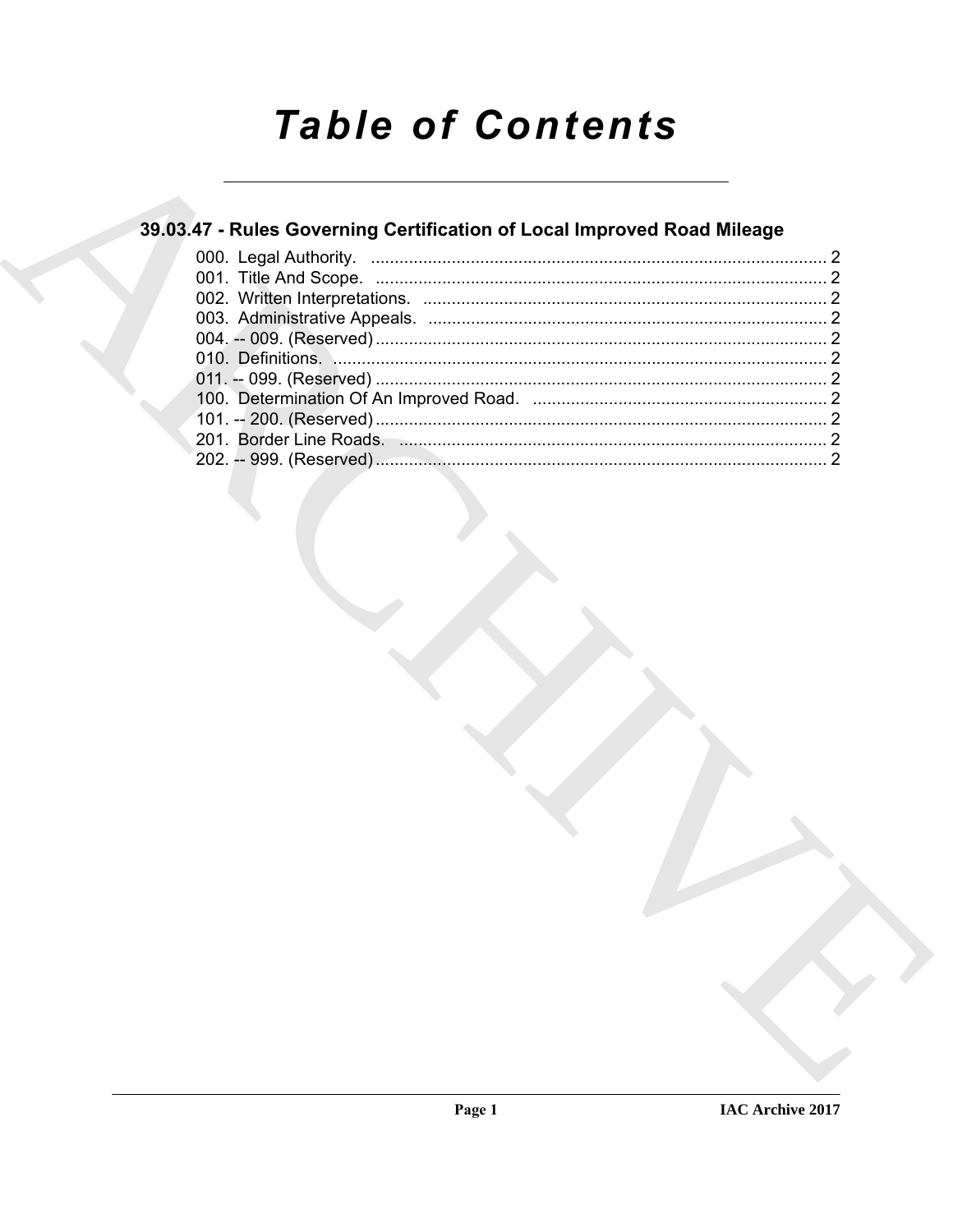#### **IDAPA 39 TITLE 03 CHAPTER 47**

#### <span id="page-1-0"></span>**39.03.47 - RULES GOVERNING CERTIFICATION OF LOCAL IMPROVED ROAD MILEAGE**

#### <span id="page-1-1"></span>**000. LEGAL AUTHORITY.**

#### <span id="page-1-3"></span><span id="page-1-2"></span>**001. TITLE AND SCOPE.**

| <b>CHAPTER 47</b> |                        |                                                                                                                                                                                                                                                                                                                                                                                                                |              |  |  |
|-------------------|------------------------|----------------------------------------------------------------------------------------------------------------------------------------------------------------------------------------------------------------------------------------------------------------------------------------------------------------------------------------------------------------------------------------------------------------|--------------|--|--|
|                   |                        | 39.03.47 - RULES GOVERNING CERTIFICATION OF LOCAL IMPROVED ROAD MILEAGE                                                                                                                                                                                                                                                                                                                                        |              |  |  |
|                   | 000.                   | LEGAL AUTHORITY.<br>Under authority of Sections 40-312 and 40-709, Idaho Code, the Idaho Transportation Board hereby adopts the<br>following rule concerning the annual certification of county and highway district improved road mileage for the<br>apportionment of highway user revenues.                                                                                                                  | $(12-26-90)$ |  |  |
|                   | 001.                   | TITLE AND SCOPE.                                                                                                                                                                                                                                                                                                                                                                                               |              |  |  |
|                   | 01.                    | Title. This rule shall be known as IDAPA 39.03.47, "Rules Governing Certification of Local<br>Improved Road Mileage," IDAPA 39, Title 03, Chapter 47.                                                                                                                                                                                                                                                          | $(3-30-01)$  |  |  |
|                   | 02.<br>improved roads. | Scope. This rule sets out standards to be followed in determining which roads in counties are                                                                                                                                                                                                                                                                                                                  | $(3-30-01)$  |  |  |
|                   | 002.                   | <b>WRITTEN INTERPRETATIONS.</b><br>This chapter does not provide for written interpretations.                                                                                                                                                                                                                                                                                                                  | $(3-30-01)$  |  |  |
|                   | 003.                   | <b>ADMINISTRATIVE APPEALS.</b><br>This chapter does not provide for administrative appeals.                                                                                                                                                                                                                                                                                                                    | $(3-30-01)$  |  |  |
|                   | $004. - 009.$          | (RESERVED)                                                                                                                                                                                                                                                                                                                                                                                                     |              |  |  |
|                   | 010.                   | DEFINITIONS.                                                                                                                                                                                                                                                                                                                                                                                                   |              |  |  |
|                   | 01.                    | Graded and Drained Earth Road. A traveled way of natural earth, aligned and graded to permit<br>reasonable convenient use by a motor vehicle, and drained by longitudinal and transverse systems, natural or<br>artificial, sufficiently to prevent serious impairment of the roadway by surface water.                                                                                                        | $(12-26-90)$ |  |  |
|                   | 02.                    | Improved Road. A graded and drained earth road or better.                                                                                                                                                                                                                                                                                                                                                      | $(12-26-90)$ |  |  |
|                   | $011. - 099.$          | (RESERVED)                                                                                                                                                                                                                                                                                                                                                                                                     |              |  |  |
|                   | <b>100.</b>            | DETERMINATION OF AN IMPROVED ROAD.                                                                                                                                                                                                                                                                                                                                                                             |              |  |  |
|                   | 01.                    | <b>Status of Improvement</b> . Highways laid out and marked to include four (4) or more travel lanes<br>shall be considered as two (2) roadways and mileage for each roadway will be eligible for inclusion in the inventory<br>dependent on Status of Improvement as provided below.                                                                                                                          | $(12-26-90)$ |  |  |
|                   | 02.                    | Road Inventory Determination of an Improved Road. The "Road Inventory Determination of an<br>Improved Road" sets forth standards for an improved road and gives examples and illustrations of roadways that are<br>eligible and are not eligible for inclusion in the inventory. (A copy of "The Road Inventory Determination of an<br>Improved Road" can be obtained at the Idaho Transportation Department.) | $(3-30-01)$  |  |  |
|                   | $101. - 200.$          | (RESERVED)                                                                                                                                                                                                                                                                                                                                                                                                     |              |  |  |
|                   | 201.                   | <b>BORDER LINE ROADS.</b>                                                                                                                                                                                                                                                                                                                                                                                      |              |  |  |
|                   | 01.                    | City Boundaries. If city corporate boundaries follow the centerline of an approved improved<br>roadway, one-half (1/2) the mileage for each roadway surface along the length of said city boundary shall be included<br>in county or highway district certification.                                                                                                                                           | $(12-26-90)$ |  |  |
|                   | 02.                    | County or Highway District Boundaries. If county or highway district boundaries follow the<br>centerline of an approved improved roadway, mileage will be determined by agreement of the entities or if there is no<br>agreement, then one-half $(1/2)$ shall be attributed to each entity.                                                                                                                    | $(12-26-90)$ |  |  |
|                   | $202. - 999.$          | (RESERVED)                                                                                                                                                                                                                                                                                                                                                                                                     |              |  |  |

#### <span id="page-1-15"></span><span id="page-1-6"></span><span id="page-1-5"></span><span id="page-1-4"></span>**010. DEFINITIONS.**

<span id="page-1-20"></span><span id="page-1-19"></span><span id="page-1-18"></span><span id="page-1-16"></span>

| 02. | <b>Improved Road.</b> A graded and drained earth road or better. | $(12-26-90)$ |
|-----|------------------------------------------------------------------|--------------|
|-----|------------------------------------------------------------------|--------------|

#### <span id="page-1-7"></span>**011. -- 099. (RESERVED)**

#### <span id="page-1-17"></span><span id="page-1-8"></span>**100. DETERMINATION OF AN IMPROVED ROAD.**

#### <span id="page-1-9"></span>**101. -- 200. (RESERVED)**

#### <span id="page-1-13"></span><span id="page-1-12"></span><span id="page-1-10"></span>**201. BORDER LINE ROADS.**

#### <span id="page-1-14"></span><span id="page-1-11"></span>**202. -- 999. (RESERVED)**

**Section 000 Page 2**